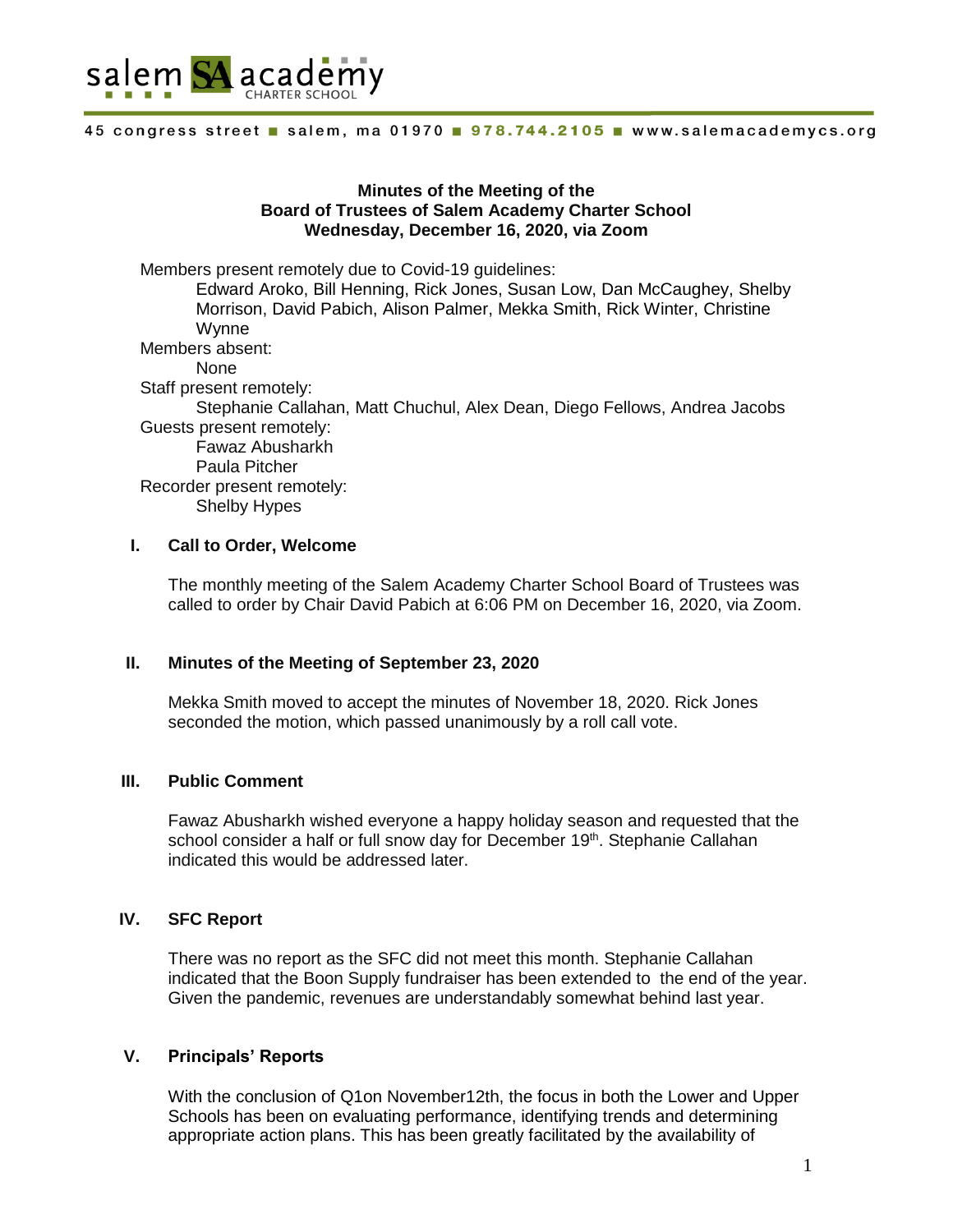

detailed data, enabling teachers and administrators to analyze data by a variety of subgroups. Matt Chuchul reported that in the Lower School they have been able to identify specific groups that are underperforming and can now redress issues with additional support, changes in curriculum or more opportunities to speak English, for instance.

Matt also reported several other important achievements this month. Staff has met with 140 family members or care givers, Spanish for  $6<sup>th</sup>$  graders has launched, and a students of color group has started, as has Lower School student government. We conducted a well-attended Q1 celebration via Zoom. A student survey now being conducted will provide important information on student perspectives.

In response to Mekka Smith's request for more detail on the nature of learning gaps the data has uncovered, Matt noted that we can now see lower achievement in science and history among students on IEPs, for instance. English language learners are having issues that suggest more opportunities to speak English, even informally, will be helpful. A third underperforming sub-group comprises Latinx students and may involve specific departments or courses; our new curriculum gives us some options for addressing this.

Drea Jacobs reported similar themes in the Upper School. She and Matt Chuchul modeled how data can analyzed to uncover what's happening and suggest possible curricular or other changes. Alex Dean indicated this modeling had been very helpful. Better data and deeper analysis prime teachers and staff in a way that has not been possible before. She also noted some bright spots that the data has revealed, particularly in ELA and Spanish.

The Upper School does differ from the Lower School in that they have had only eight days of in-person learning and just for  $9<sup>th</sup>$  and  $10<sup>th</sup>$  graders. There is some other concern for seniors; interventions are planned in January for those who are not passing graduation requirements.

The other major concern is keeping kids feeling connected. Accordingly, we have pushed extracurricular activities and things like Spirit Week. Students are being encouraged to take the lead and, as a result, there is a new geography club and the kids have led an Among Us tournament. Clubs are active and teachers involved in a variety of ways.

On a final note, Drea indicated that evaluation is especially difficult because learning methods and grading are so different from pre-pandemic days. Q2 will provide a good check.

Bill Henning asked if there had been any consistent feedback from parent meetings. Both Matt and Drea said there is an overwhelming spirit of collaboration and mutual support. Everyone's biggest concern? When can we get back in the building?!

#### **VI. Interim Executive Director's Report**

Stephanie Callahan reported first on enrollment, which is, not surprisingly, lagging behind last year. We do have the Salem Public School list of 5<sup>th</sup> and 8<sup>th</sup> graders and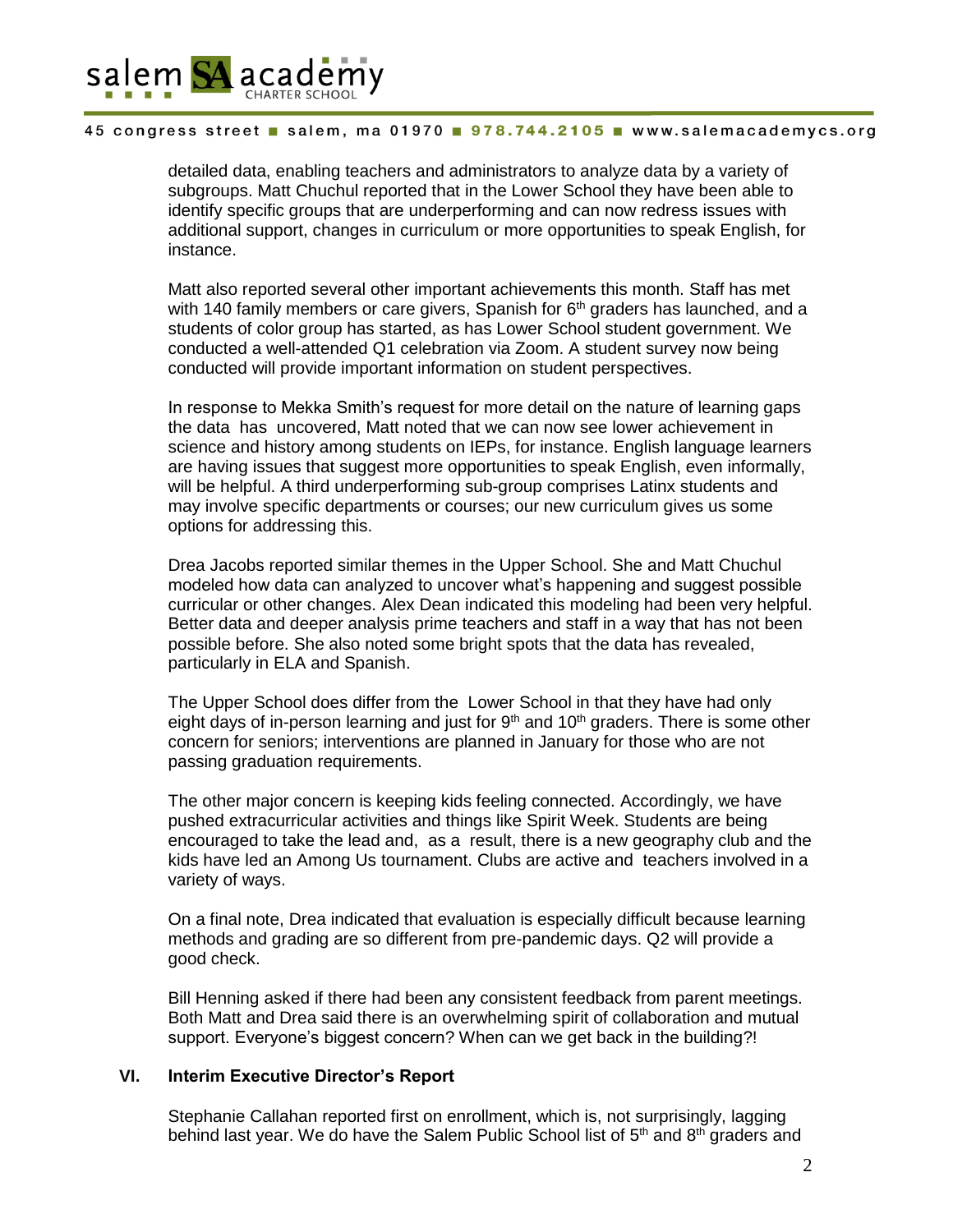

will be mailing to their families. Info sessions are scheduled for the last week of January and again in February. These will provide Spanish translation; a third session will be conducted in Spanish.

Along with other Salem Public Schools, Salem Academy will operate remotely when it reopens in January following the holiday break. We will also be doing some proactive testing prior to in-person classes on January 11<sup>th</sup>. This plan recognizes the post-Thanksgiving Covid surge; Dave Pabich applauded Stephanie for choosing to operate remotely at that point. Going forward, we have queried families about testing. Ninety percent will participate in the planned sympathetic rapid antigen, aka saliva pool testing.

Christine Wynne asked if many of our families have childcare or food insecurity issues. Stephanie said no and that we have money in the emergency fund if needed.

Last but not least, we have found a middle school band teacher who will teach remotely from Pennsylvania!

# **VII. Committee Reports**

.

#### **A. Governance Committee Report**

Rick Jones reported that the scheduled December meeting with Egility has been pushed to January 11<sup>th</sup> in order to build a deeper pool of Executive Director candidates.

Rick also proposed Paula Pitcher for board membership effective 1/1/21. She has been a guest at recent board meetings, and her résumé has been distributed to the board. His motion was seconded by Christine Wynne and passed unanimously via roll call vote. Welcome, Paula!

Bill Henning moved to accept the proposed slate of officers, which maintains all current positions and assignments, for the coming year. This was seconded by Mekka Smith and passed unanimously via roll call vote.

### **B. Education Committee Report**

Dan McCaughey reported that the committee has had two additional meetings with possible DEI (diversity, equity, and inclusion) consultants and has found significant variations in focus, length of engagement and price. The committee recommends Onward, whose proposal uses performance gaps as its initial focus, as opposed to curriculum enhancements or leadership training. Onward works with different kinds of organizations, but they began in schools and are eager to work with us.

Onward's proposal was the most comprehensive and was the one judged to be of most value and most aligned to our goals. It is not inexpensive (\$145,000), but with savings achieved by operating remotely and by paying a portion in each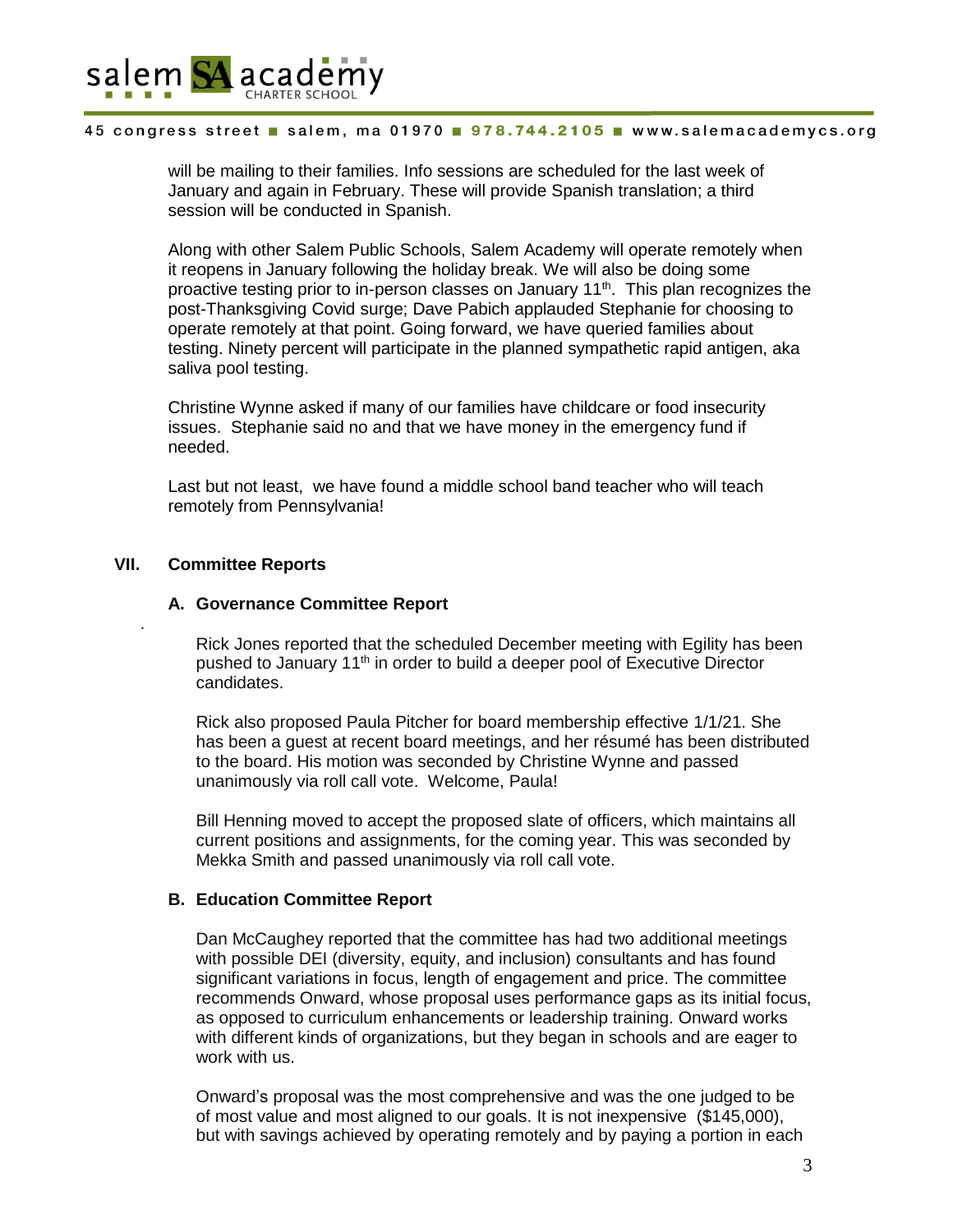

of three fiscal years, it is do-able, according to Shelby Morrison. We already have a \$10,000 grand from DESE and are already looking for funding for next year. The program will begin in January and continue for 18 months, with the option to pause if necessary.

The board believes this is important work for the future, a cultural game-changer, as Dave Pabich noted. We look forward to having Onwaard present to the Board sometime in 2021. Bill Henning moved that we engage Onward, seconded by Rick Winter. The motion passed unanimously by roll call vote.

# **C. Finance Committee Report**

Shelby Morrison reported that we hope to know by the end of the month if the district submitted its report, which will in turn enable us to learn what our tuition numbers are for the current year. Otherwise, we will not have this information until March. There was little other financial news; our finances remain stable and the school remains low risk.

# **D. Development Committee Report**

This committee also had little new to report. Christine Wynne said that Giving Tuesday generated \$1,900, compared to just \$1,000 last year. Overall, we are about \$9,000 ahead of prior year, which is excellent given the current pandemic environment. Current activities include an upcoming Winter Wellness 5K and finding sponsors for the Reach for **College Gala.** 

Edward Aroko and Alison Palmer reported on their efforts to build alumni support. They have sent an involvement survey and, although only a few responses are in, athletic events and community cultural connections appear popular. Networking, branded merchandise, and a résumé workshop this spring for alums graduating from college are planned. The goal is to make the relationship mutually beneficial and keep alumni engaged with (and giving to) the school. As Christine Wynne remarked, active alumni involvement is important and says the school is here to stay.

# **E. Facilities Committee Report**

Rick Jones reported that some vent filters have been installed and paid for by Prime Group to the tune of \$6-7000. It is less clear who will for some remedial work that should have been done during renovation of the building and during construction of the gym. We hope that Prime Group will bear the major portion of the cost, but the situation is complicated by several factors: work done prior to Prime Group's ownership, choice of contractor given public securement law issues, and the significant (\$145,000) expense involved. Additionally, the improvements would address basic comfort and air circulation issues that have existed for years, problems that existed prior to the pandemic. The proposed work could not begin until the summer and, with a vaccine on the horizon, making these improvements may lose some urgency, but they still need to be addressed. We will be prioritizing and negotiating with Prime Group in the weeks ahead.